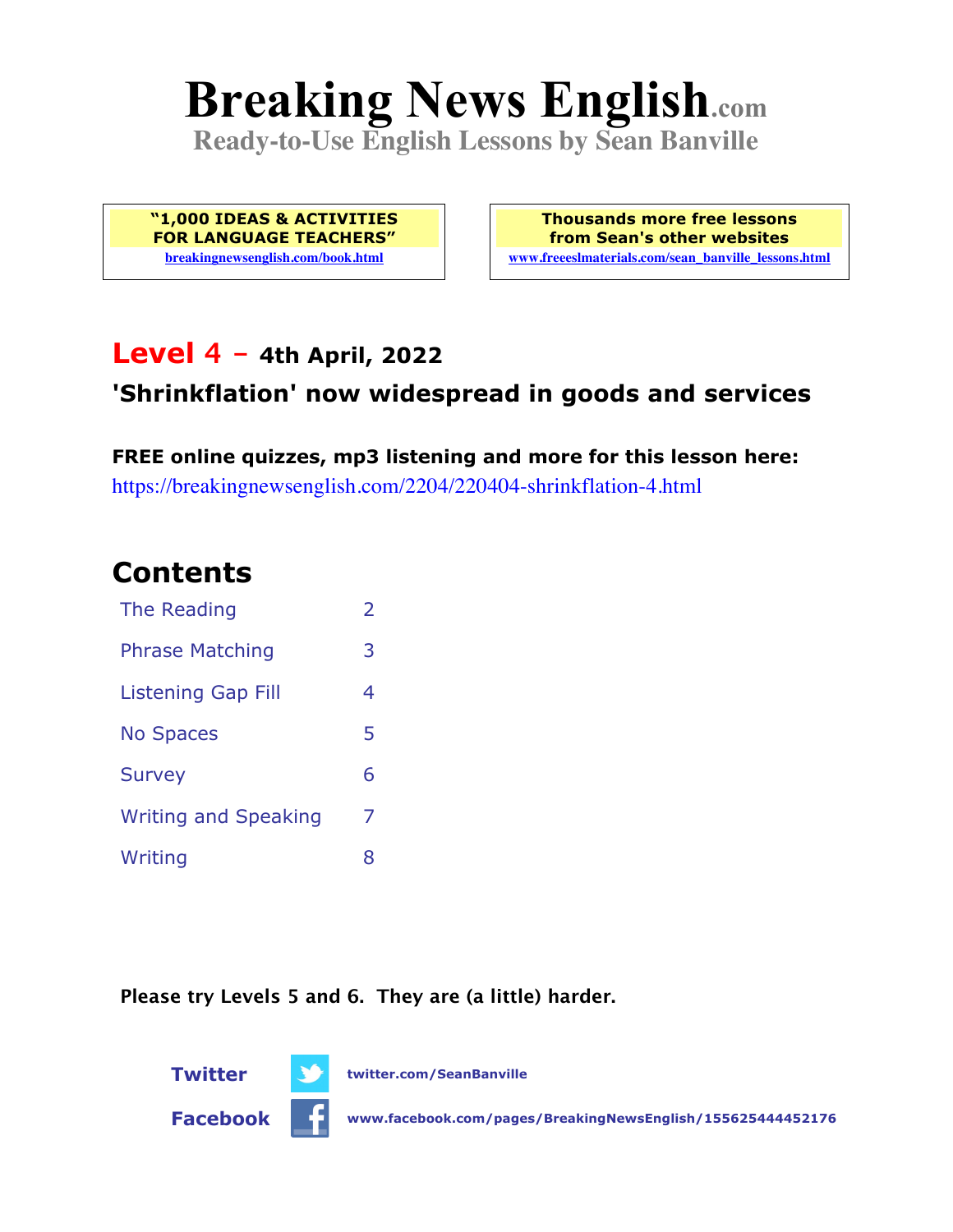### **THE READING**

From https://breakingnewsenglish.com/2204/220404-shrinkflation-4.html

 "Shrinkflation" is spreading worldwide. Companies are reducing the size of products or range of services due to the price of raw materials rising. They are also placing smaller numbers of items in larger boxes, so shoppers think they are getting more for their money. Shrinking the size of products cuts costs. Consumers are more sensitive to price than quantity or quality. Most people will buy something if the price is the same, even if it has shrunk.

 A chocolate bar maker has shrunk the size of its products to protect profits. It said it is absorbing costs by "slightly reducing the weight of chocolate bars" so that it can remain competitive. The service industry is also trying to avoid price rises. Hotels have made housekeeping services "opt in". This means that guests must now ask to get their room cleaned. Other free services we take for granted are disappearing or being shrunk.

Sources: https://**qz.com**/2129426/inflation-and-supply-chain-snags-are-shrinking-your-products/ https://www.**ft.com**/content/042af8db-a201-4d9d-9f61-cc783be0d725 https://www.**theguardian.com**/business/2022/mar/28/cadbury-family-size-dairy-milk-bars-get-10-smaller-but-price-stays-the-same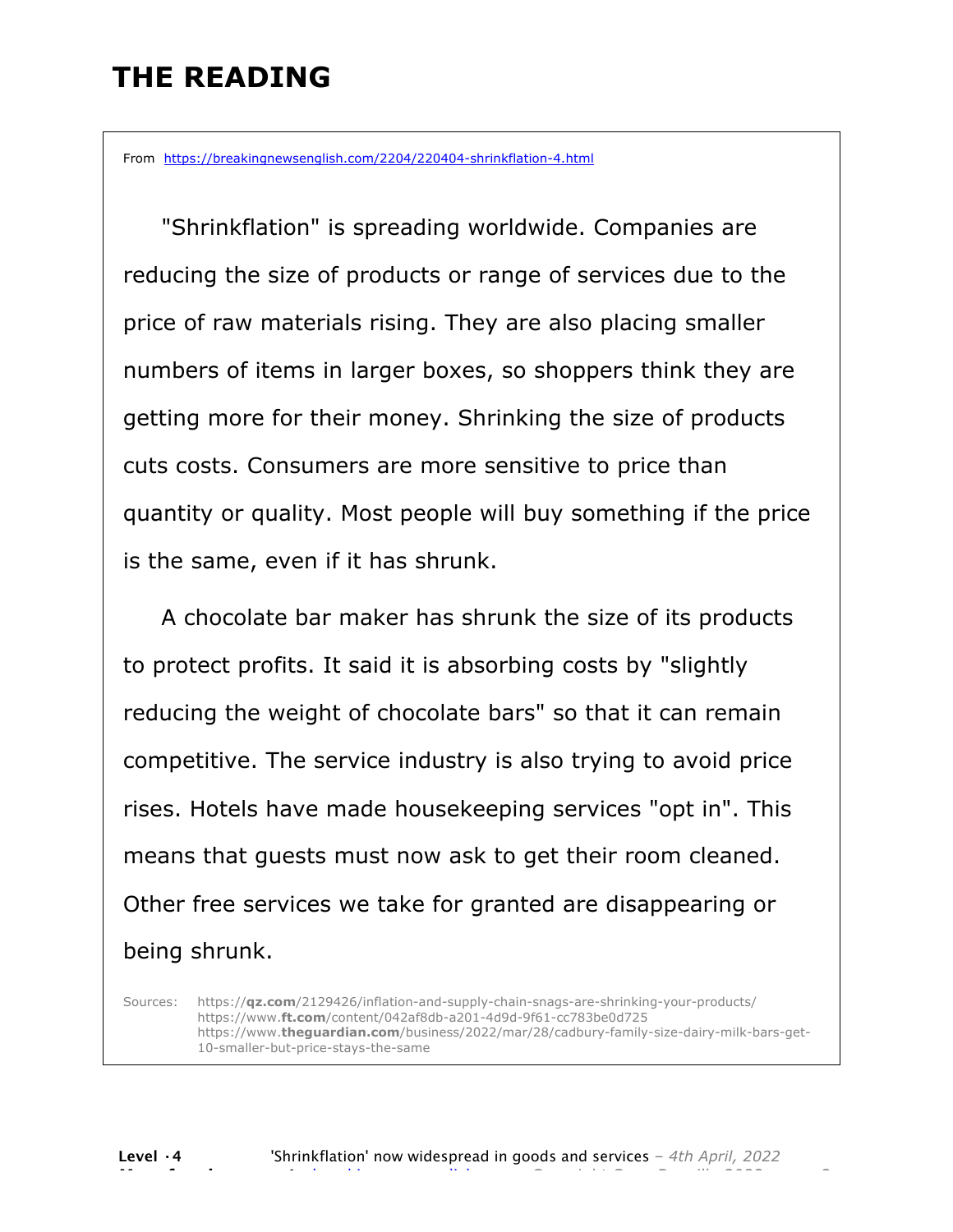# **PHRASE MATCHING**

From https://breakingnewsenglish.com/2204/220404-shrinkflation-4.html

#### **PARAGRAPH ONE:**

| 1. "Shrinkflation" is spreading   | a. cuts costs  |
|-----------------------------------|----------------|
| 2. range of                       | b. of items    |
| 3. due to the price of raw        | c. their money |
| 4. smaller numbers                | d. materials   |
| 5. they are getting more for      | e. sensitive   |
| 6. Shrinking the size of products | f. worldwide   |
| 7. Consumers are more             | q. is the same |
| 8. buy something if the price     | h. services    |
|                                   |                |

#### **PARAGRAPH TWO:**

| 1. shrunk the size              | a. for granted        |
|---------------------------------|-----------------------|
| 2. it is absorbing absorb       | b. rises              |
| 3. slightly reducing the weight | c. costs              |
| 4. it can remain                | d. shrunk             |
| 5. trying to avoid price        | e. of its products    |
| 6. quests must now ask to get   | f. competitive        |
| 7. Other free services we take  | g. their room cleaned |

h. of chocolate bars

8. disappearing or being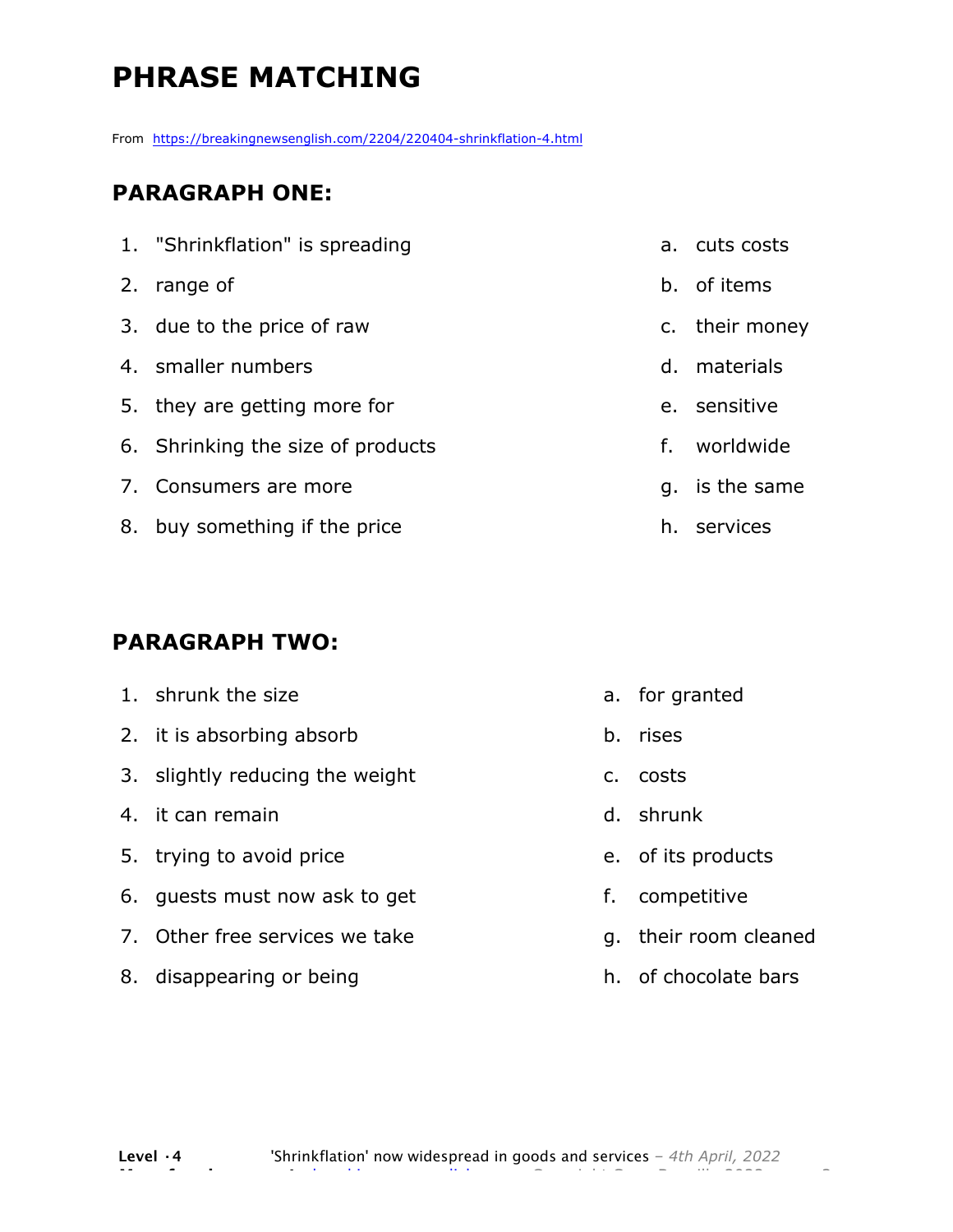### **LISTEN AND FILL IN THE GAPS**

From https://breakingnewsenglish.com/2204/220404-shrinkflation-4.html

"Shrinkflation" (1) The Companies are reducing the size of products or (2) \_\_\_\_\_\_\_\_\_\_\_\_\_\_\_\_\_\_\_ due to the price of raw materials rising. They are also  $(3)$  \_\_\_\_\_\_\_\_\_\_\_\_\_\_\_\_\_\_\_\_\_\_\_\_\_\_\_\_\_\_\_\_\_\_\_ of items in larger boxes, (4) \_\_\_\_\_\_\_\_\_\_\_\_\_\_\_\_\_\_\_ they are getting more for their money. Shrinking the size of products cuts costs. Consumers are more (5) \_\_\_\_\_\_\_\_\_\_\_\_\_\_\_\_\_\_\_ than quantity or quality. Most people will buy something if the price is the same, even if  $(6)$ A chocolate bar maker has shrunk the size of its (7) \_\_\_\_\_\_\_\_\_\_\_\_\_\_\_\_\_\_\_ profits. It said it is absorbing costs by "slightly (8) Contact the Contact Contact of Chocolate bars" so that it can remain competitive. The (9) \_\_\_\_\_\_\_\_\_\_\_\_\_\_\_\_\_\_\_\_\_\_\_\_\_ also trying to (10) \_\_\_\_\_\_\_\_\_\_\_\_\_\_\_\_\_\_\_. Hotels have made housekeeping services "opt in". This means  $(11)$  \_\_\_\_\_\_\_\_\_\_\_\_\_\_\_\_\_\_\_\_\_\_\_\_\_\_\_\_\_ now ask to get their room cleaned. Other free services we take for granted are disappearing (12) \_\_\_\_\_\_\_\_\_\_\_\_\_\_\_\_\_\_\_.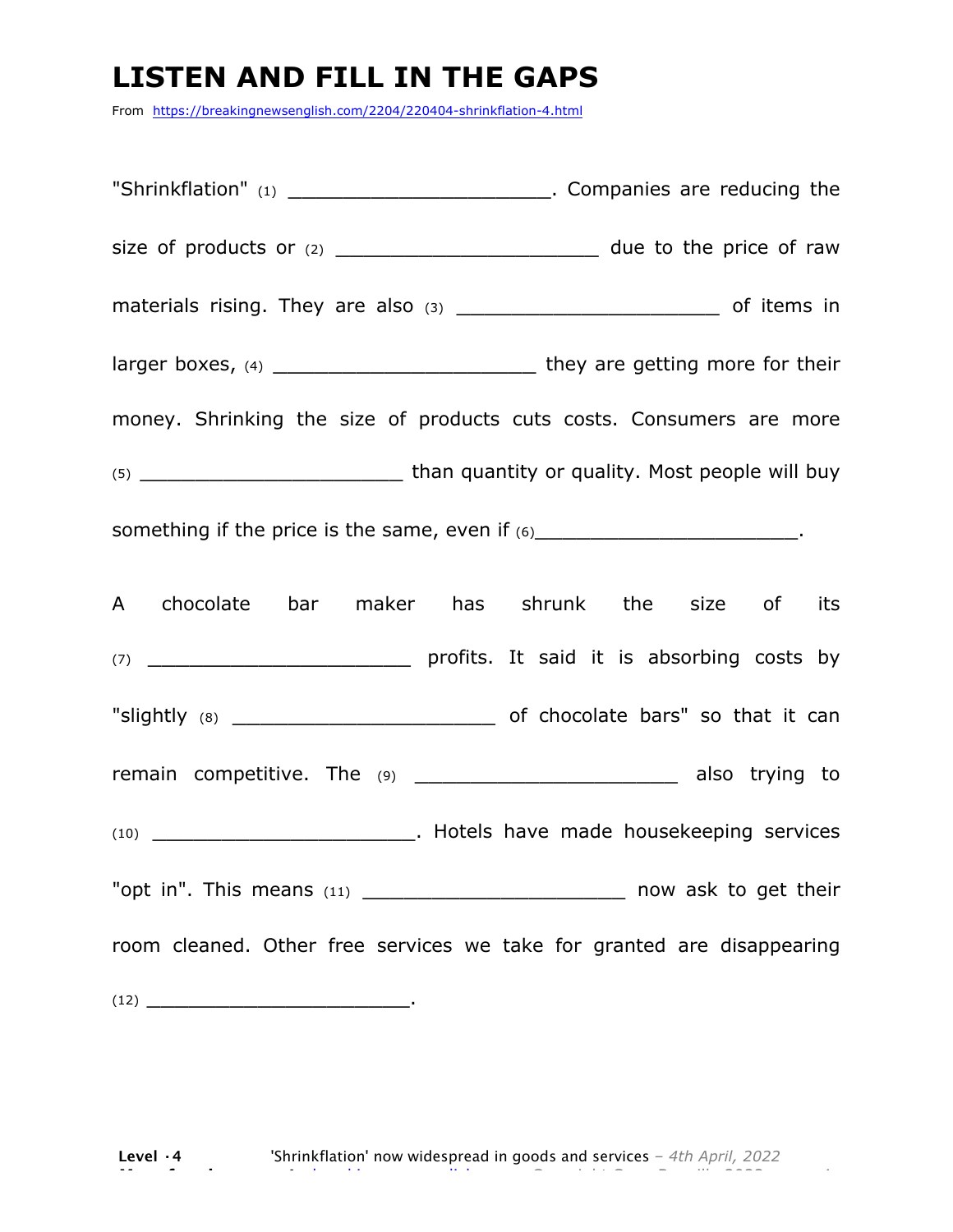# **PUT A SLASH ( / ) WHERE THE SPACES ARE**

From https://breakingnewsenglish.com/2204/220404-shrinkflation-4.html

"Shrinkflation"isspreadingworldwide.Companiesarereducingthesiz eofproductsorrangeofservicesduetothepriceofrawmaterialsrising.T heyarealsoplacingsmallernumbersofitemsinlargerboxes,soshopper sthinktheyaregettingmorefortheirmoney.Shrinkingthesizeofproduc tscutscosts.Consumersaremoresensitivetopricethanquantityorqual ity.Mostpeoplewillbuysomethingifthepriceisthesame,evenifithasshr unk.Achocolatebarmakerhasshrunkthesizeofitsproductstoprotectpr ofits.Itsaiditisabsorbingcostsby"slightlyreducingtheweightofc hocolatebars"sothatitcanremaincompetitive.Theserviceindustryisal sotryingtoavoidpricerises.Hotelshavemadehousekeepingservices"o ptin".Thismeansthatguestsmustnowasktogettheirroomcleaned.Oth erfreeserviceswetakeforgrantedaredisappearingorbeingshrunk.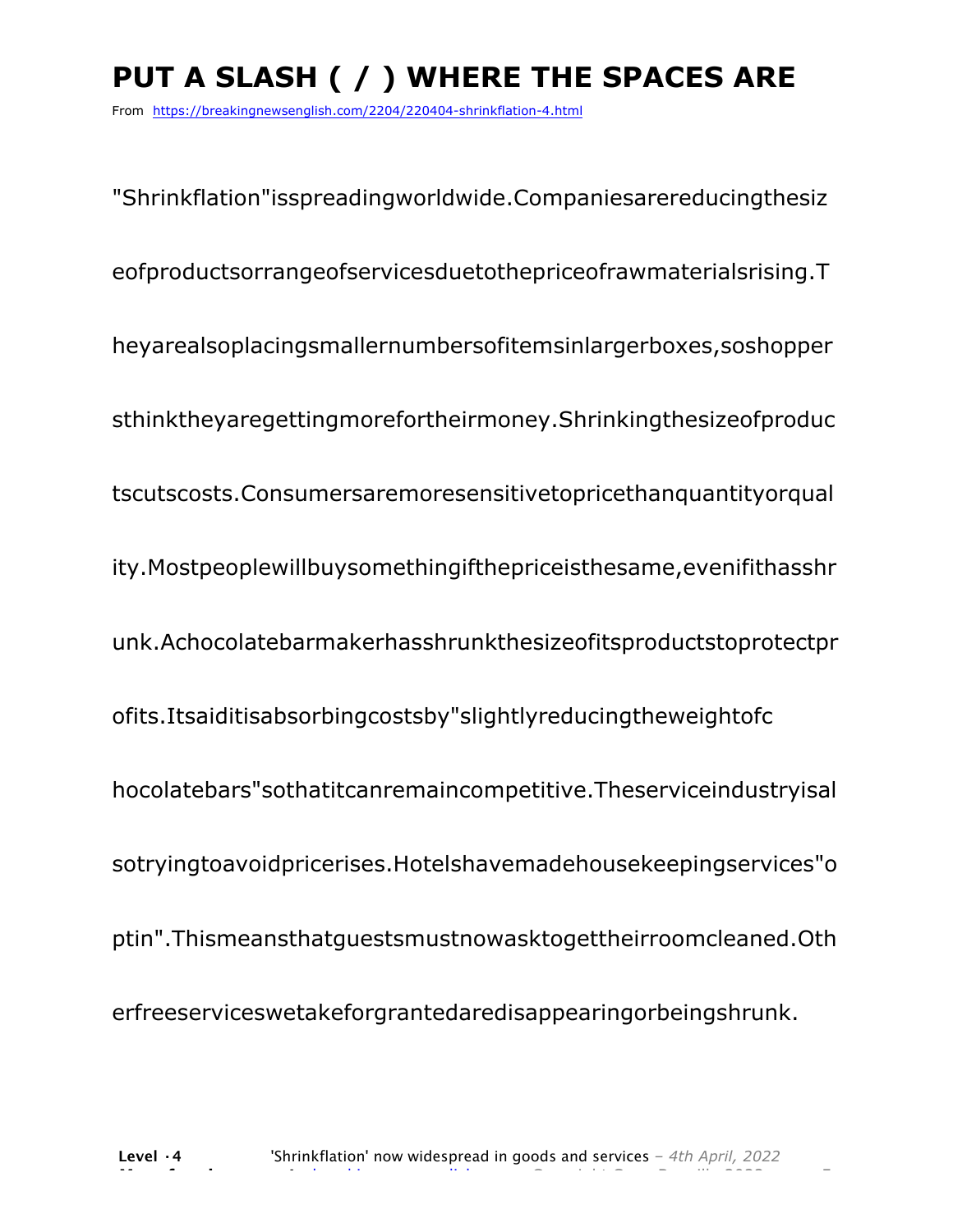## **SHRINKFLATION SURVEY**

From https://breakingnewsenglish.com/2204/220404-shrinkflation-4.html

Write five GOOD questions about shrinkflation in the table. Do this in pairs. Each student must write the questions on his / her own paper.

When you have finished, interview other students. Write down their answers.

|      | STUDENT 1 | STUDENT 2 | STUDENT 3 |
|------|-----------|-----------|-----------|
| Q.1. |           |           |           |
| Q.2. |           |           |           |
| Q.3. |           |           |           |
| Q.4. |           |           |           |
| Q.5. |           |           |           |

- Now return to your original partner and share and talk about what you found out. Change partners often.
- Make mini-presentations to other groups on your findings.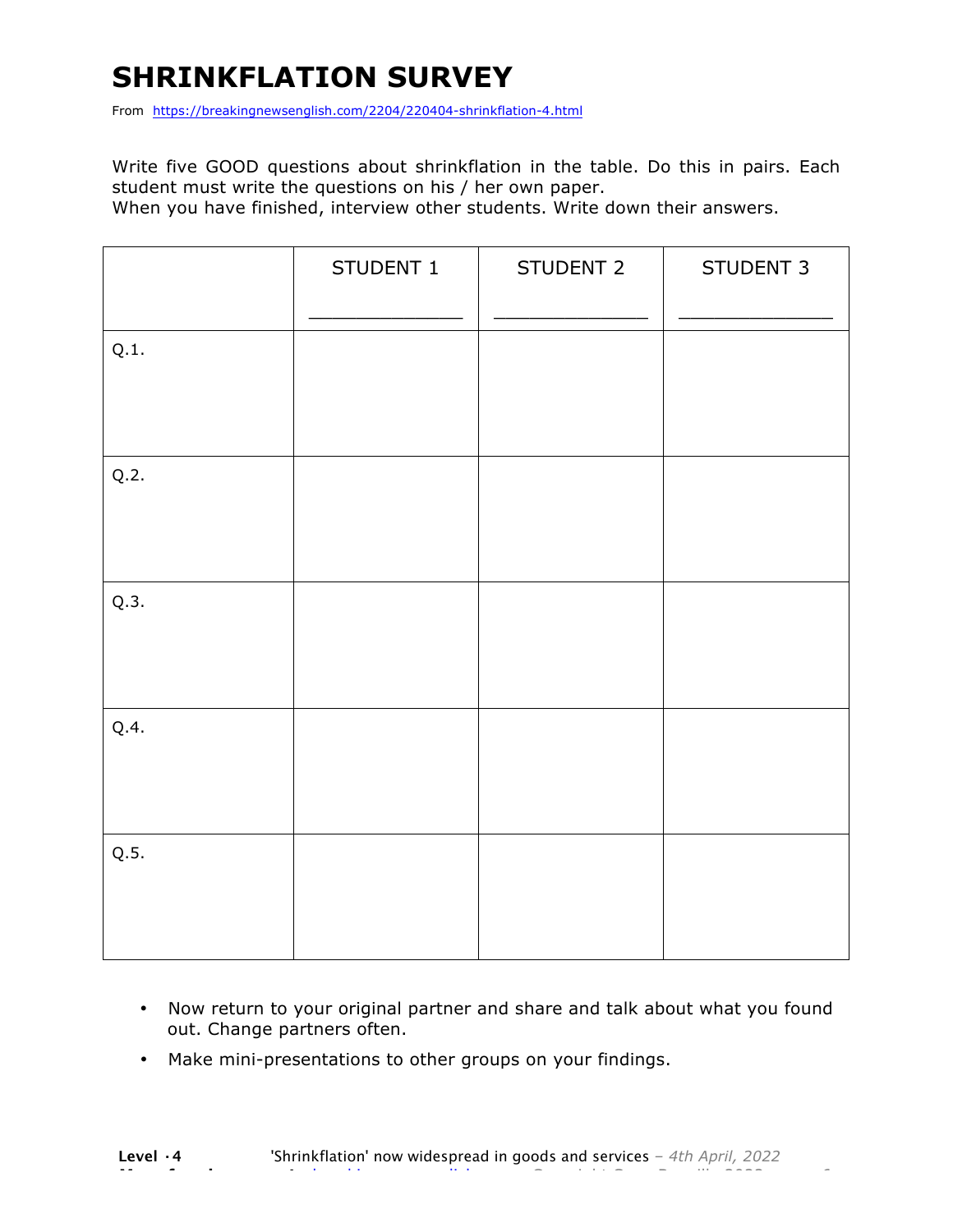### **WRITE QUESTIONS & ASK YOUR PARTNER(S)**

Student A: Do not show these to your speaking partner(s).

| a) |  |  |
|----|--|--|
| b) |  |  |
| c) |  |  |
| d) |  |  |
| e) |  |  |
| f) |  |  |
|    |  |  |

*'Shrinkflation' now widespread in goods and services – 4th April, 2022* More free lessons at breakingnewsenglish.com

### **WRITE QUESTIONS & ASK YOUR PARTNER(S)**

-----------------------------------------------------------------------------

Student B: Do not show these to your speaking partner(s).

| a) |  |  |
|----|--|--|
| b) |  |  |
| c) |  |  |
| d) |  |  |
| e) |  |  |
| f) |  |  |
|    |  |  |